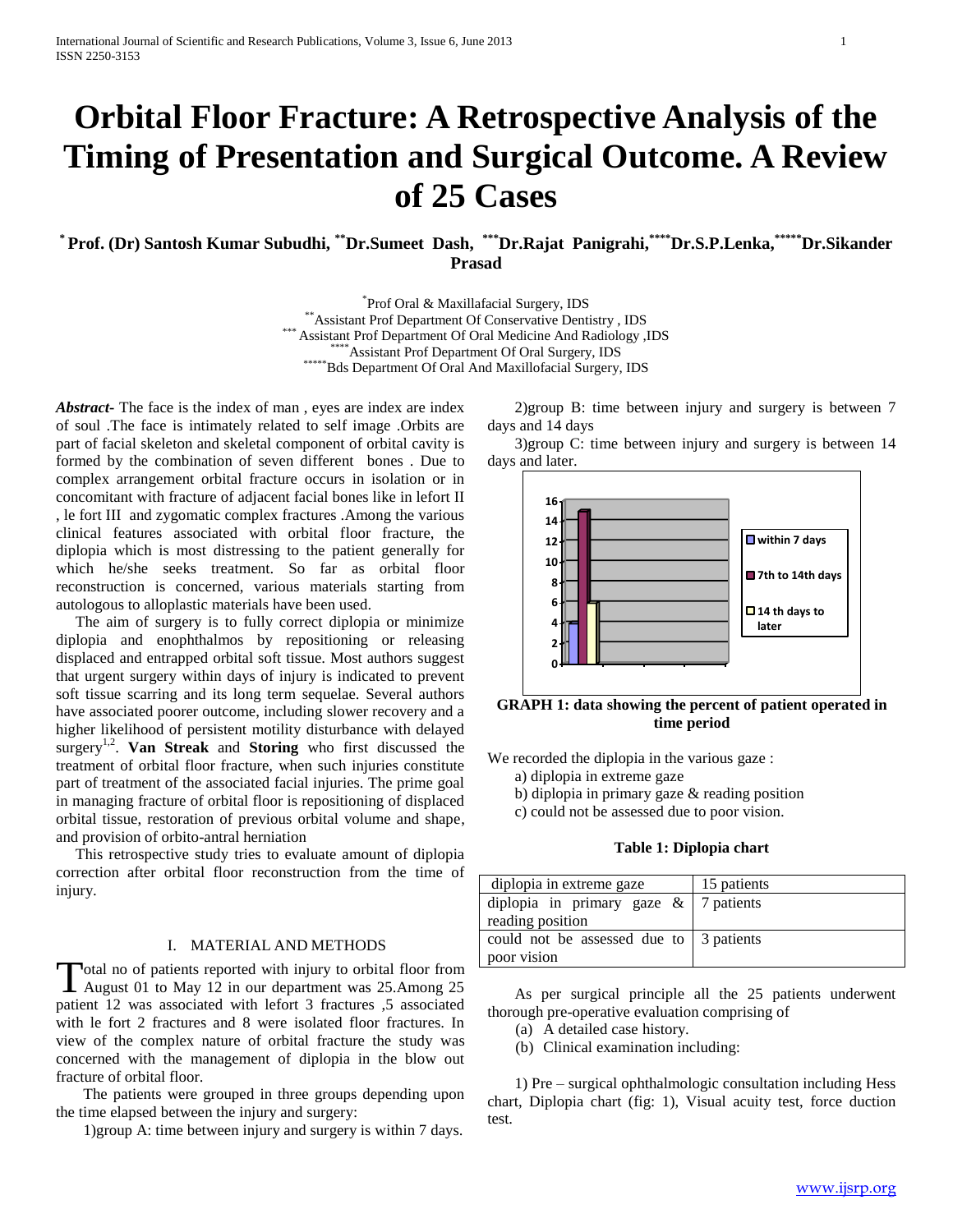2) Radiological examination – PNS, Coronal CT Scan (fig: 2) (Evaluation of dimension of the defect from scan)

(c) Pre- anaesthetic evaluation.

 All patients were taken up for surgery under general anaesthesia.Naso endotracheal intubation with nitrous oxide and oxygen was done. Infra orbital incision was used to approach the floor of the orbit. For all patients with significant complain of diplopia, graft was taken from the anterior wall of maxillary sinus of the contra lateral side of fracture of the orbital floor (except in one patient, where the blow out was so extensive that it required graft from both sides of anterior wall of maxillary sinus). The periorbita was incised, prolapsed orbital contents were retrieved (fig: 3) and orbital floor was reconstructed (fig: 4). The skin incision was closed with  $5 - 0$  prolene subcutaneous suture.

## II. FOLLOW UP

 The follow up period was taken from six to eleven months including post operative ophthalmologic consultation which included HESS chart and Force duction test .Post operative CT scan were obtained in all follow up patients in coronal and axial projections and sinus radiograph were taken.

**Table 2: Outcome of the surgery**

| Number<br>patients | of | Preoperative<br>diplopia | Post operative<br>diplopia |
|--------------------|----|--------------------------|----------------------------|
| Group A            |    |                          | None                       |
| Group B            |    |                          | None                       |
| Group $C$          |    |                          | $(66\%)$                   |

## III. RESULTS

The results of this study are consistent with prior reports  $3,4$ . The outcome of the surgical repair is also comparable to other studies and there is no statistically significant difference among the reconstruction materials with regards to complication<sup>5,6</sup> .Among the 25 patients included in the study 19 patients got the fracture repaired within 14 days of injury.

 Out of 25 blowout fracture 18 were associated with zygomaticomaxillary and orbital rim fracture. The size of the defect (1.5 to 2.5cm) in the orbital floor was measured by Scannogram . Autogenous bone (anterior wall of maxillary sinus) was used for the reconstruction. Out of the 25 patients with diplopia and enopthalmos, 21 had complete resolution of their symptoms after surgery. However in 4 patients from group C had mild to moderate degree of diplopia persisted after surgery. No post operative surgical complication like infection, haemorrhage,

ectropion was seen. Post – operative coronal CT showed adequate integrity of orbital floor and no orbital fat/fibrotic tissue in the maxillary sinus.

### IV. DISCUSSION

 Early diagnosis with the use of proper investigation tools and accurate description of the extent of injury is useful in planning the appropriate intervention .A period of 7 days observation allow for clearing of soft tissue edema and haemorrhage, which may temporally perpetuate abnormal motility ,and thus present unnecessary surgery<sup>7</sup>. Any visually handicapping diplopia or cosmetically unacceptable enopthalmous still present at this duration will require surgery .As in this study we have noted that though the signs and symptoms at the time of presentation had significantly higher incidence there was considerable recovery in post operative period with almost normal function or minimal residual deformity. Thus a proper intervention with correct timings will lead to beautiful seeing eyes.

#### **REFERENCES**

- [1] Bansagi ZC,Meyer D.Internal orbital fracture in the pediiatric age group. Ophthalmology 2000;107:829-36
- [2] Okinaka Y, hara J,Takahashi M.Orbital blowout fracture with persistent mobility deficit due to fibrosis of the inferior rectus muscle and perimuscular tissue.Ann Otol Rhinol laryngol 1999;108
- [3] Hwang et al.Analysis of orbital floor fracture:A twelve year study of 391 patients.Journal of craniofacial surgery.2009;20(4):1218-23.
- [4] Bernal et al fracture of orbital floor.Review of 346 cases.Acta Otolarin Esp 1991;42(1):1-9.
- [5] Tong,Lawrence et al a current 10 years retrospective survey of 199 surgically treated orbital floor fracture in a non urban tertiary care center.Plast And Reconst Surg 2001.108(3);612-21
- [6] Mi Jung Chi.An analysis of 733 surgically treated blowout fractures.Ophthalmologica 2010;224:165-175
- [7] Staurt C Caroll.Outcome of orbital blowout fracture surgery in children and adolescent.Br J Ophtahalmol.2010;94 736-39.

#### AUTHORS

**First Author** – Prof. (Dr) Santosh Kumar Subudhi, Prof Oral & Maxillafacial Surgery, IDS

**Second Author** – Dr.Sumeet Dash, Assistant Prof Department Of Conservative Dentistry , IDS

**Third Author** – Dr.Rajat Panigrahi, Assistant Prof Department Of Oral Medicine And Radiology ,IDS

**Fourth Author** – Dr.S.P.Lenka, Assistant Prof Department Of Oral Surgery, IDS

**Fifth Author** – Dr.Sikander Prasad, Bds Department Of Oral And Maxillofacial Surgery, IDS